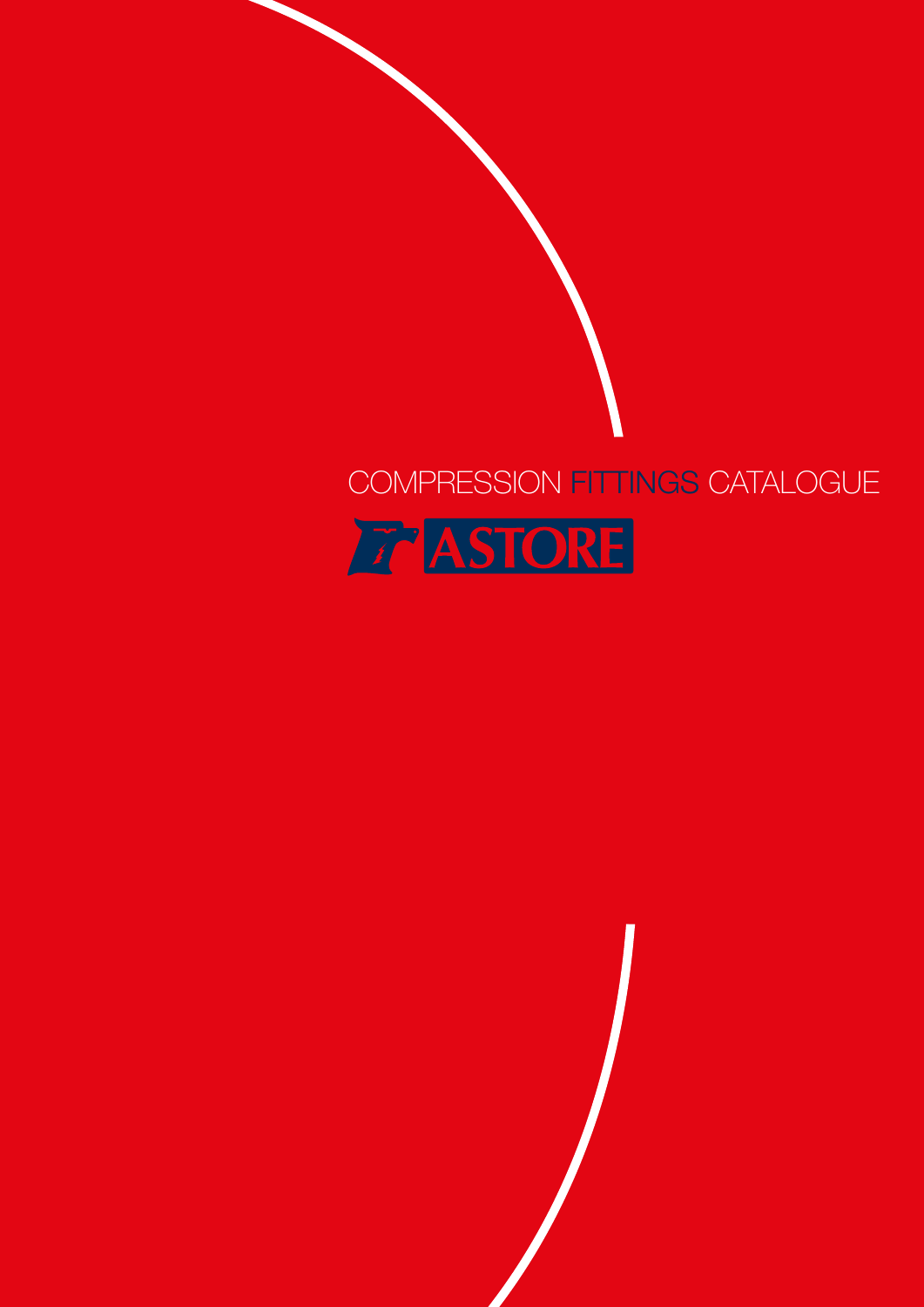## $MASTER <$

| <b>Dimensions</b> |
|-------------------|
| 60x30x40 cm       |
| 40x30x30 cm       |
|                   |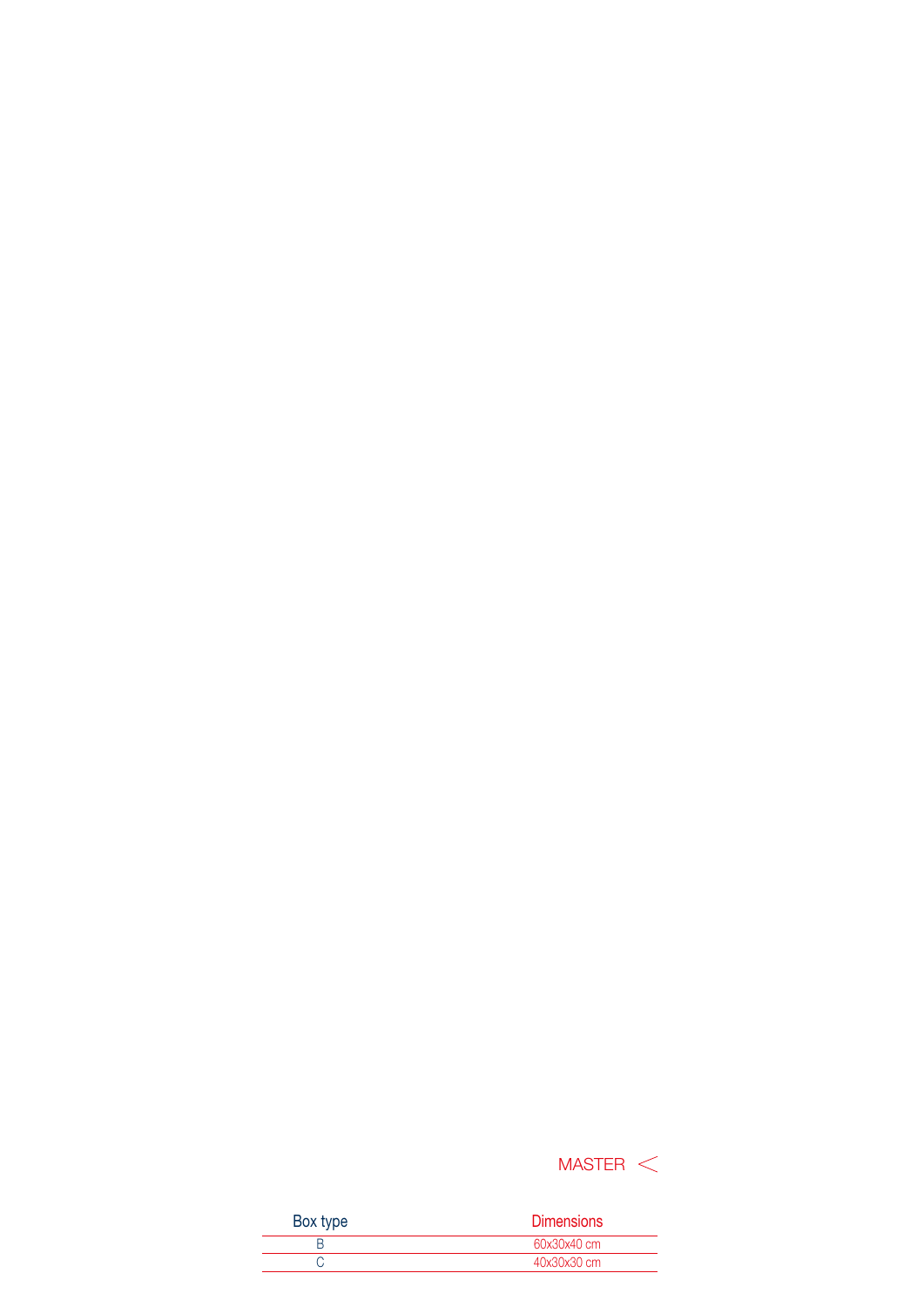### COMPRESSION FITTINGS - GENERAL CHARACTERISTICS

#### **DESCRIPTION**

Astore PP compression fittings are joints for PE pipes dedicated to water adduction systems.

They can be used both in irrigation field and drinking water systems.

#### RANGE

Astore joints range includes a large number of items apt to satisfy a very wide range of plant engineering installation requirements.

The joints range leaves from D 16 mm up to D 110 mm. The joints provided with threads have a metal reinforcement on the external part of the thread, leaving from R 1 1/4".

#### **MATERIALS**

Body and nut in polypropylene black co-polymer, clinching ring in white POM resin, O-ring in NBR, reinforcement ring in AISI 430.

#### REFERENCE STANDARDS

Astore compression fitting is manufactured in compliance with the requirements of standards DIN 8076-3, UNI 9561, ISO 17885.

The joints can be installed on PE pipes which are in compliance with standards ISO 4427, DIN 8072, DIN 8074, UNI EN 12201. The threaded versions are manufactured in compliance with standard ISO 7-1.

#### PRESSURE RATING AT 20° C

16 bar from D 16 mm up to D 63 mm, 10 bar from D 75 mm up to D 110 mm.

Astore compression fittings are approved by DVGW (DW-8616BQ0078).

## GIUNTI A COMPRESSIONE - CARATTERISTICHE GENERALI

#### **DESCRIZIONE**

I giunti a compressione in PP Astore sono raccordi di collegamento per tubi in PE dedicati agli impianti per il trasporto acqua.

Utilizzabili sia nel segmento irriguo, sia negli impianti d'acqua potabile e da potabilizzare.

#### GAMMA

La gamma dei giunti Astore prevede numerose figure atte a soddisfare le più svariate esigenze impiantistiche dell'installatore. Le dimensioni del giunto partono da D 16 mm fino a D 110 mm.

I giunti provvisti di filettatura prevedono a partire da R 1 1/4" un rinforzo metallico sulla parte esterna della filettatura.

#### MATERIALI

Corpo e ghiera in polipropilene copolimero nero, anello di graffaggio in resina acetalica bianca, guarnizione toroidale in NBR, anello di rinforzo in AISI 430. Flange metalliche (art. 520) FE 360, zincato.

#### NORME DI RIFERIMENTO

Il giunto a compressione Astore è realizzato secondo le prescrizioni delle norme DIN 8076-3, UNI 9561, ISO 17885. Il giunto può essere installato su tubazioni in PE che seguono le norme ISO 4427, DIN 8072, DIN 8074, UNI EN 12201. Le versioni provviste di filettatura sono realizzate secondo la norma ISO 7-1.

#### PRESSIONI DI ESERCIZIO

A 20° C dal D 16 mm al D 63 mm 16 bar, dal D 75 mm a D 110 mm 10 bar.

I giunti a compressione Astore sono approvati DVGW (DW-8616BQ0078).

### KLEMMVERBINDUNGERN - ALLGEMEINE EIGENSCHAFTEN

#### **BESCHREIBUNG**

Die Druckanschlüsse aus Polypropylen von Astore sind Verbindungsstücke für Rohre aus Polyethylen, die in Wasserdurchlaufanlagen eingesetzt werden. Sie sind sowohl im Bewässerungsbereich, als auch für Trinkwasser-Bereitungsanlagen einsetzbar.

#### PRODUKTPALETTE

Die Produktpalette der Anschlüsse von Astore umfassen zahlreiche Typen, die den unterschiedlichsten Anforderungen hinsichtlich der Anlage oder der Installation gerecht werden.

Die Durchmesser der Anschlüsse reichen von 16 mm bis zu 110 mm. Die Gewindeanschlüsse haben ab einem Durchmesser von 1 1/4" eine Metallverstärkung auf der Außenseite des Gewindes.

#### **MATERIALIEN**

Körper und Überwurfmutter sind aus schwarzem Polypropylen Copolymer, der Klemmring ist aus weißem Acetatkunstharz, die ringförmige Dichtung aus NBR, der Verstärkungsring aus AISI 430. Der Flansch (art. 520) aus Chromstahl.

#### NORM VORSCHRIFTEN

Der Druckanschluß von Astore wird unter Einhaltung der Vorschriften folgender Normen hergestellt: DIN 8076-3, UNI 9561, ISO 17885.

Der Anschluß kann an Rohren aus Polyethylen, die den Normen ISO 4427, DIN 8072, DIN 8074, UNI EN 12201 entsprechen, angebracht werden.

Die Gewindeausführungen entsprechen der Norm ISO 7-1.

#### DRUCK BEI INBETRIEBNAHME

Bei 20° C von Durchmesser 16 mm bis Durchmesser 63 mm: 16 bar, von Durchmesser 75 mm bis Durchmesser 110 mm: 10 bar.

Die Klemmverbindungen Astore sind nach DVGW (DW-8616BQ0078) Zertifiziert.

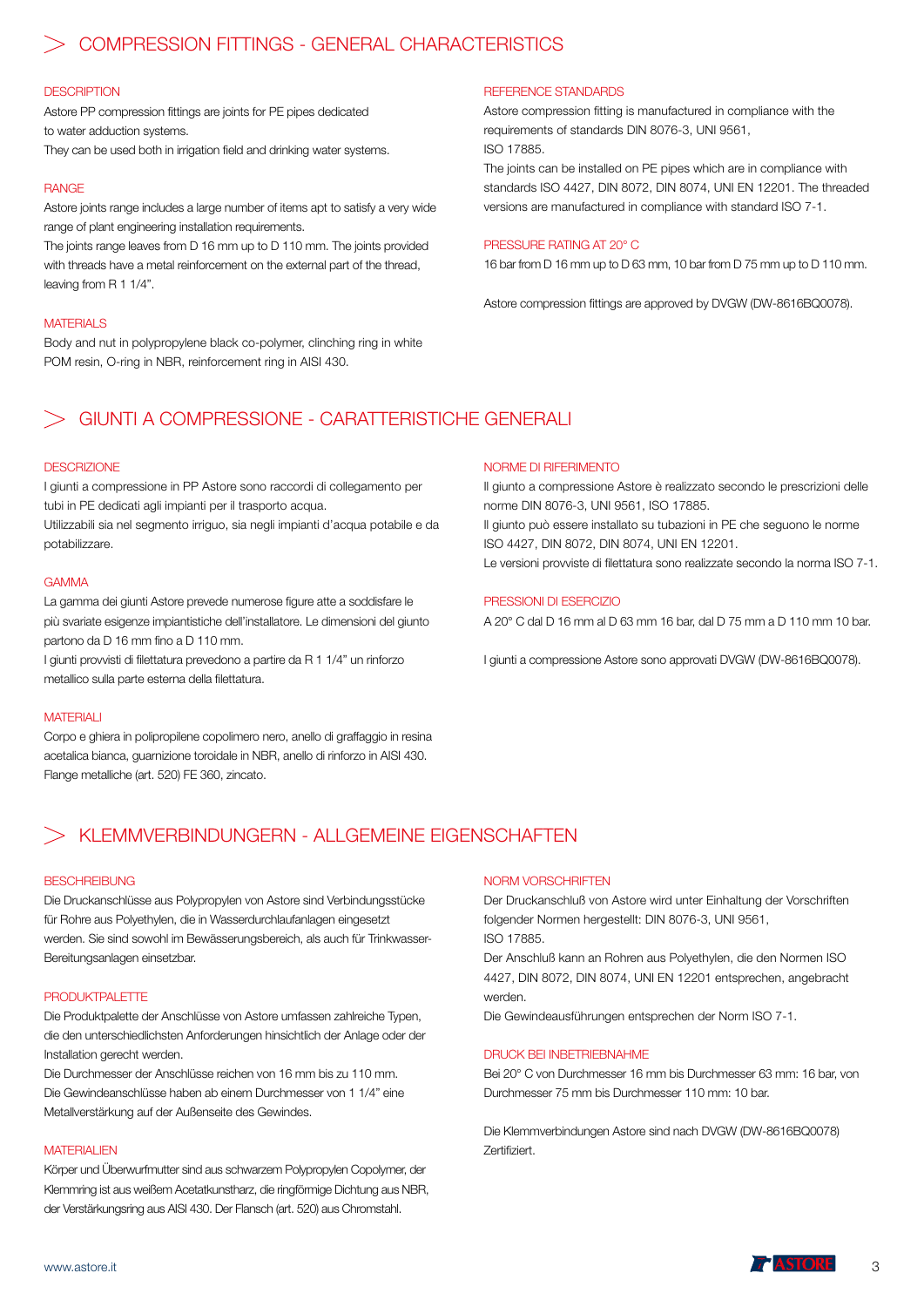## RACCORD À COMPRESSION - CARACTÉRISTIQUES GÉNÉRALES

#### **DESCRIPTION**

Les joints à compression en PP Astore sont des raccords de liaison pour tuyaux en PE utilisés dans les systèmes de transport d'eau. Les joints peuvent être utilisés soit pour les circuits d'eau potable ou à rendre potable que pour les reseaux d'irrigation.

#### GAMME

La gamme des joints Astore prevoit de nombreux produits aptes a satisfaire les exigences des installateurs.

Les dimensions vont du D 16 mm au D 110 mm. Concernant les joints taraudes, à partir de R 1 1/4", il est prevu un renforcement métallique sur la partie extérieure des filets.

#### **MATÉRIAUX**

Le corps et la douille sont en polypropylène noir, la bague d'agrafage en résine acétal blanche, les joints de garniture en NBR, la bague de renforcement en acier inox AISI 430. Brides en acier zingue (art. 520).

#### NORMES DE RÉFÉRENCE

Les joints à compression Astore sont réalisés selon les normes DIN 8076-3, UNI 9561, ISO 17885. Ces joints peuvent être montés dans des tuyauteries PE conformes aux normes ISO 4427, DIN 8072, DIN 8074, UNI EN 12201. Les versions filetées et taraudées sont réalisées conformément à la norme

 $I.S. O.7-1.$ 

#### PRESSIONS D'EXERCICE

A 20° C du D 16 mm àu D 63 16 bars, du D 75 mm àu D 110 mm 10 bars.

Les raccords à compression Astore sont approuvés DVGW (DW-8616BQ0078).

## JUNTAS DE COMPRESIÓN - CARACTERISTICAS GENERALS

#### **DESCRIPCIÓN**

Los racores de compresión de PP Astore se utilizan en tubos de PE para conducciones de agua. Son igualmente idóneos para instalaciones de riego, agua potable y para conducciones de potabilizacion.

#### GAMA

La gama de racores Astore ofrece numerosas piezas, para cubrir las más variadas exigencias del instalador. Los diámetros van de 16 mm a 110 mm. Los racores roscados, a partir del diámetro de 1 1/4", llevan un refuerzo metálico en el exterior de la rosca.

#### **MATERIALES**

Cuerpo y abrazadera de polipropileno copolimerizado negro, collarín de cierre en resina de acetal blanca, junta torica de NBR, collarín de refuerzo en acero AISI 430. Arandela (art. 520) de acero zincato.

#### NORMAS DE REFERENCIA

El racor de compresión Astore cumple las normas DIN 8076-3, UNI 9561, ISO 17885. Es compatible con las tuberías de PE conformes a las normas ISO 4427, DIN 8072, DIN 8074, UNI EN 12201. Las versiones roscadas están realizadas con arreglo a la norma ISO 7-1.

#### PRESIÓN DE TRABAJO

A 20° C, del D 16 mm al D 63 mm 16 bar; del D 75 mm al D 110 mm 10 bar.

El junta de compresión Astore ha recibido el certificado DVGW (DW-8616BQ0078).

## $D$  16  $\div$ 63



#### **COMPONENTS**

**DESCRIPTION** 1) Nut 2) Clinching ring 3) O-ring 4) Body

#### **DESCRIZIONE**

**COMPONENTI** 1) Ghiera 2) Anello di graffaggio 3) Guarnizione toroidale 4) Corpo

#### BESCHREIBUNG DER STÜCKE

1) Überwurfmutter 2) Klemmring 3) O-ring Dichtung 4) Grundkörper

#### **DESCRIPTION** DES PIECES

#### 1) Ecrou 2) Bague de serrage 3) Garniture O-ring 4) Corp

#### **DESCRIPCÌON** DE LAS PIEZAS

1) Tuerca 2) Anillo de cerrado 3) Junta tórica 4) Cuerpo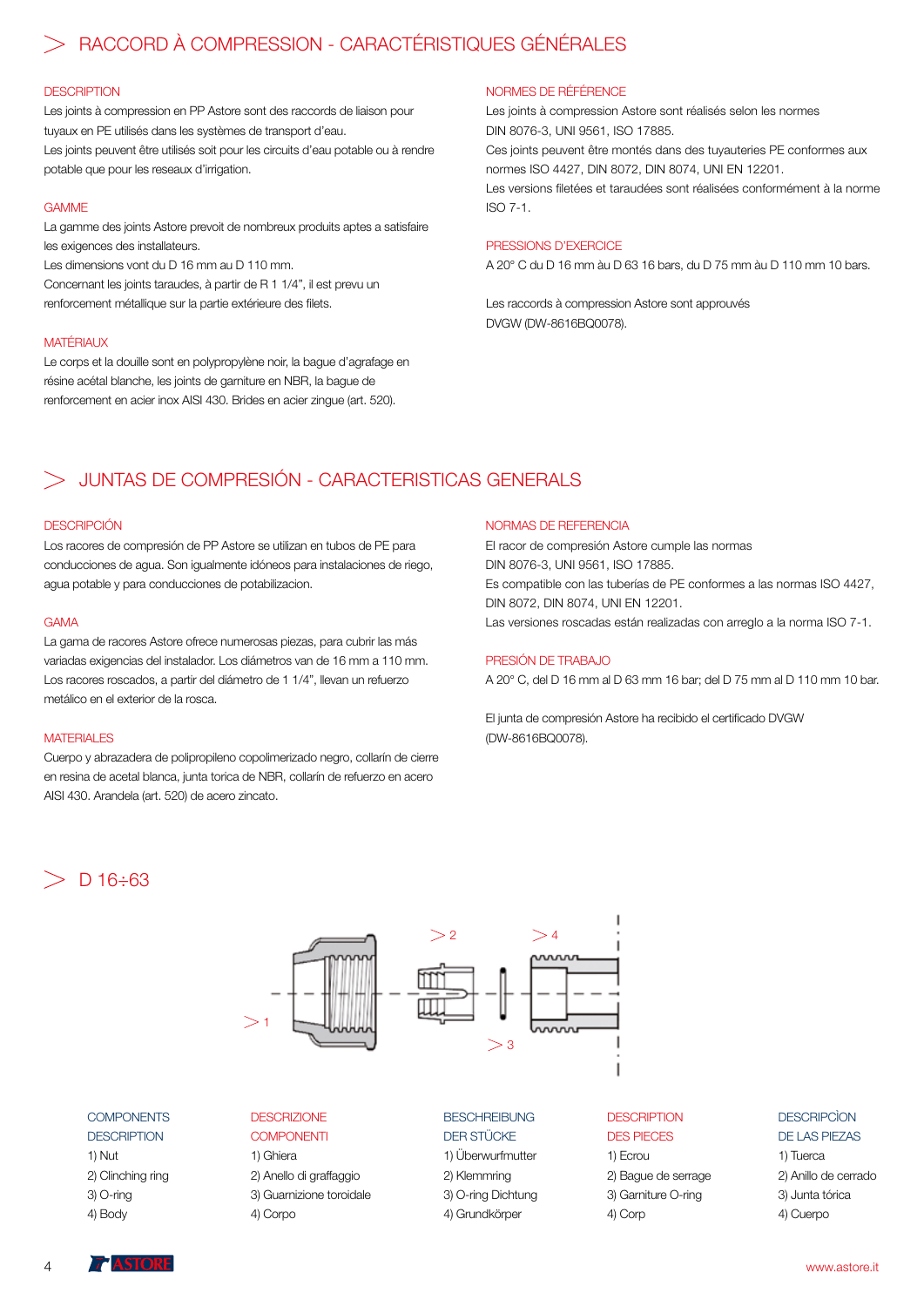## $>$  D 75÷110



**COMPONENTS DESCRIPTION** 1) Nut 2) Clinching ring 3) Thrust bushing 4) O-ring 5) Body

**DESCRIZIONE COMPONENTI** 1) Ghiera 2) Anello di graffaggio 3) Bussola di spinta 4) Guarnizione 5) Corpo

**BESCHREIBUNG** DER STÜCKE 1) Überwurfmutter 2) Klemmring 3) Schubhulse 4) Dichtung 5) Grundkörper

**DESCRIPTION** DES PIECES 1) Ecrou 2) Bague de serrage 3) Douille de butee

4) Joint 5) Corp

#### **DESCRIPCÌON** DE LAS PIEZAS

1) Tuerca 2) Anillo de cerrado 3) Casquillo prensa 4) Junta tórica 5) Cuerpo

## COMPANY APPROVAL

Italian Institute of Plastics (IIP) has attested the conformity of Astore brand (property of FIP - Formatura Iniezione Polimeri) to production system to norm EN ISO 9001 (certificate N° 1). FIP has also obtained the certification EN ISO 14001 of his own Environmental Management System. This means how this company is envolved in diminishing the impact of his own activities on atmosphere according to norm EN ISO 14001. This implies an improvement of the production process with an efficiency increase, the substantial reduction of the energetic consumption and the optimization of the refusals. The certificate testifies a further step towards a better qualitative standard. Compression fittings, as all other products Astore (brand property of FIP ), are "made in Italy".

Fittings, clamp saddles, compression fittings and ball valves are tested for the use in contact with potable water according to DM174/2004 (Italian Ministerial Decree); fittings and ball valves are certified according WRAS (Water Regulations Advisory Scheme) and ACS (Attestation de Conformité Sanitaire). Furthermore, NSF, with the Quality Registration Mark "Origin and Quality Controlled" (OQC), states also the compatibility of the products to convey potable water; detailed list of the certified products is reported in NSF OQC listing on the website www.nsf.org.

L'Istituto Italiano dei Plastici (IIP) ha ufficialmente attestato la conformità del sistema di qualità di "FIP - Formatura iniezione Polimeri" alla norma UNI EN ISO 9001 (certificato N° 1) per l'attività di stampaggio ad iniezione di raccordi e parti di valvole in materiali termoplastici e assemblaggio di valvole. Fip ha anche ottenuto la certificazione UNI EN ISO 14001 del proprio Sistema di Gestione Ambientale, inteso come tutto quanto è in potere dell'azienda per minimizzare l'impatto delle proprie attività sull'ambiente seguendo i requisiti della norma UNI EN ISO 14001.

Questo implica un miglioramento del processo produttivo con un incremento di efficienza, la riduzione sostanziale dei consumi energetici e l'ottimizzazione della gestione rifiuti. Il certificato testimonia un ulteriore passo avanti nell'innalzamento dello standard qualitativo aziendale. Raccordi, Staffe, Giunti a compressione e valvole a sfera sono testati per verificarne l'idoneità al contatto con acqua potabile secondo il DM174/2004; raccordi e valvole a sfera sono certificati secondo WRAS (Water Regulations Advisory Scheme) e ACS (Attestation de Conformité Sanitaire). Inoltre, NSF, con il marchio OQC (Origine e Qualità Controllata), dichiara anche la compatibilità dei prodotti per il convogliamento di acqua potabile; la lista dettagliata dei prodotti certificati è riportata nel listing OQC di NSF visibile nel sito www.nsf.org.





SISTEMA DI GESTIONE UNI EN ISO 9001 CERT. IIP N° 1 UNI EN ISO 14001 CERT. IIP N° 70

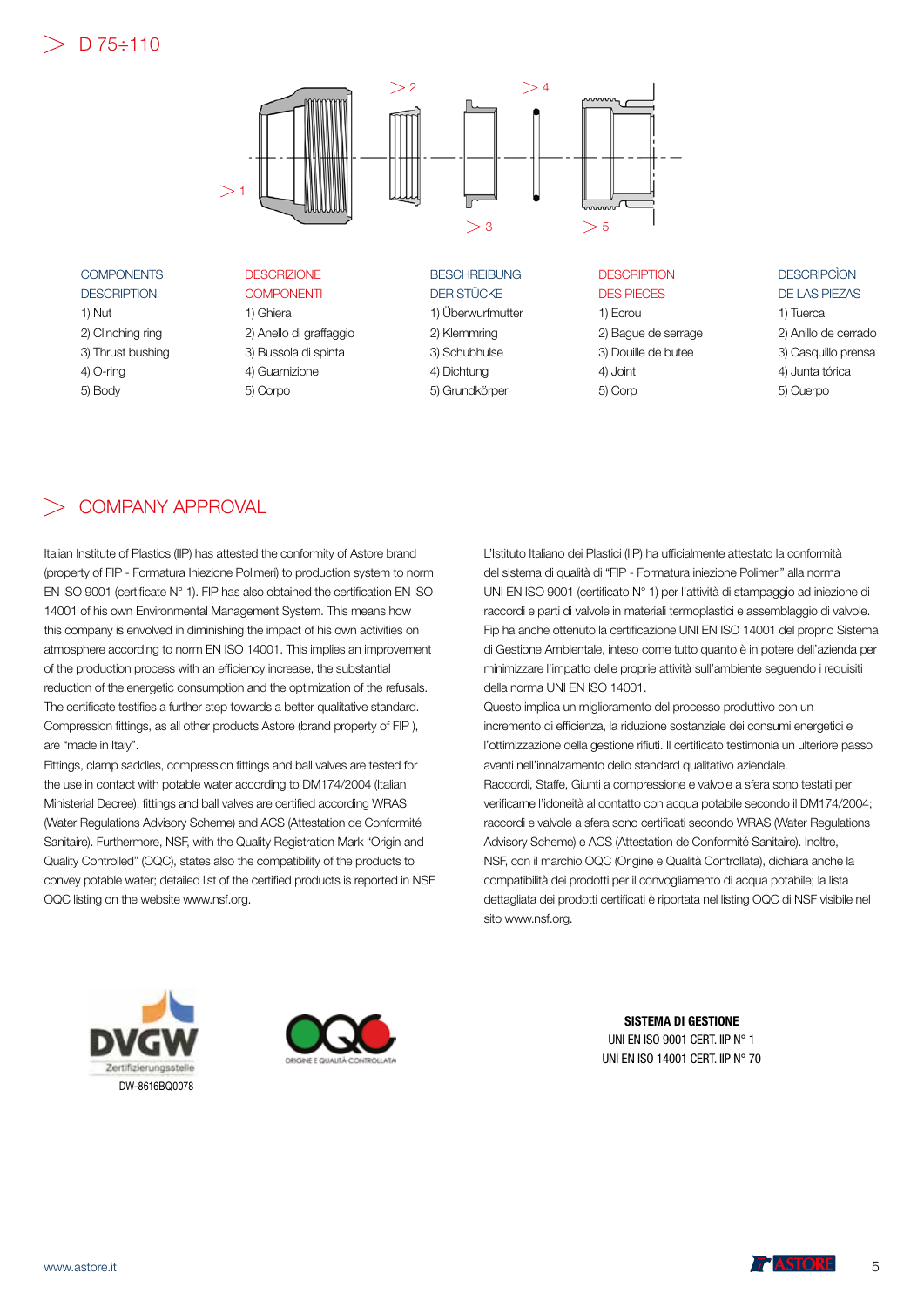

COUPLING MANICOTTO KUPPLUNG MANCHON MANGUITO





| DxD     |     |   | g    | Ref.          | Pack | Box | Master |
|---------|-----|---|------|---------------|------|-----|--------|
| 16x16   | 45  | 4 | 42   | GG.510.160.00 | 20   | 360 | Β      |
| 20x20   | 50  | 4 | 66   | GG.510.200.00 | 20   | 220 | B      |
| 25x25   | 57  | 4 | 96   | GG.510.250.00 | 10   | 150 | Β      |
| 32x32   | 64  | 4 | 144  | GG.510.320.00 | 10   | 100 | Β      |
| 40x40   | 76  | 4 | 242  | GG.510.400.00 | 5    | 50  | B      |
| 50x50   | 88  | 4 | 374  | GG.510.500.00 | 5    | 35  | Β      |
| 63x63   | 103 | 9 | 599  | GG.510.630.00 | 5    | 20  | B      |
| 75x75   | 118 | 4 | 905  | GR.510.750.00 |      | 15  | Β      |
| 90x90   | 136 | 5 | 1290 | GR.510.900.00 |      | 11  | R      |
| 110x110 | 151 |   | 1970 | GR.510.110.00 |      | 6   | Β      |

511  $>$ 

MALE ADAPTOR RACCORDO MASCHIO ANSCHLUSSVERSCHRAUBUNG MIT AUSSENGEWINDE RACCORD MALE EMPALME MACHO





| <b>DxG</b> | L1 | L <sub>2</sub> | Ζ  | g    | Ref.          |    |     | Pack Box Master |
|------------|----|----------------|----|------|---------------|----|-----|-----------------|
| 16x3/8"    | 18 | 45             | 16 | 23   | GG.511.16A.00 | 20 | 500 | Β               |
| 16x1/2"    | 18 | 45             | 20 | 23   | GG.511.16B.00 | 20 | 500 | B               |
| 16x3/4"    | 20 | 45             | 20 | 25   | GG.511.16C.00 | 20 | 500 | B               |
| 20x1/2"    | 18 | 50             | 18 | 36   | GG.511.20B.00 | 20 | 400 | B               |
| 20x3/4"    | 20 | 50             | 19 | 38   | GG.511.20C.00 | 20 | 400 | B               |
| 25x1/2"    | 18 | 57             | 19 | 53   | GG.511.25B.00 | 10 | 250 | B               |
| 25x3/4"    | 20 | 57             | 20 | 54   | GG.511.25C.00 | 10 | 250 | B               |
| 25x1"      | 20 | 57             | 26 | 56   | GG.511.25D.00 | 10 | 250 | B               |
| 32x3/4"    | 20 | 64             | 23 | 81   | GG.511.32C.00 | 10 | 150 | B               |
| 32x1"      | 20 | 64             | 26 | 83   | GG.511.32D.00 | 10 | 150 | B               |
| 32x1 1/4"  | 24 | 64             | 26 | 89   | GG.511.32E.00 | 10 | 150 | B               |
| 40x1"      | 20 | 76             | 26 | 137  | GG.511.40D.00 | 5  | 90  | B               |
| 40x1 1/4"  | 24 | 76             | 29 | 140  | GG.511.40E.00 | 5  | 90  | B               |
| 40x1 1/2"  | 24 | 76             | 29 | 143  | GG.511.40F.00 | 5  | 90  | B               |
| 50x1 1/4"  | 24 | 88             | 29 | 214  | GG.511.50E.00 | 5  | 55  | B               |
| 50x1 1/2"  | 24 | 88             | 29 | 214  | GG.511.50F.00 | 5  | 55  | B               |
| 50x2"      | 29 | 88             | 34 | 222  | GG.511.50G.00 | 5  | 55  | B               |
| 63x1 1/2"  | 24 | 103            | 29 | 341  | GG.511.63F.00 | 5  | 30  | B               |
| 63x2"      | 29 | 103            | 34 | 347  | GG.511.63G.00 | 5  | 30  | B               |
| 63x2 1/2"  | 32 | 103            | 39 | 361  | GG.511.63H.00 | 5  | 30  | B               |
| 75x2"      | 29 | 118            | 34 | 520  | GR.511.75G.00 | 1  | 25  | B               |
| 75x2 1/2"  | 32 | 118            | 40 | 516  | GR.511.75H.00 | 1  | 25  | B               |
| 75x3"      | 38 | 118            | 43 | 534  | GR.511.75I.00 | 1  | 25  | B               |
| 90x2"      | 29 | 136            | 34 | 740  | GR.511.90G.00 | 1  | 16  | B               |
| 90x2 1/2"  | 32 | 136            | 40 | 750  | GR.511.90H.00 | 1  | 16  | B               |
| 90x3"      | 38 | 136            | 43 | 750  | GR.511.90I.00 | 1  | 16  | B               |
| 90x4"      | 44 | 136            | 49 | 793  | GR.511.90L.00 | 1  | 16  | B               |
| 110x2"     | 27 | 150            | 34 | 1040 | GG.511.11G.00 | 1  | 8   | B               |
| 110x3"     | 38 | 151            | 43 | 1138 | GR.511.11I.00 | 1  | 8   | B               |
| 110x4"     | 44 | 151            | 49 | 1156 | GR.511.11L.00 | 1  | 8   | B               |
|            |    |                |    |      |               |    |     |                 |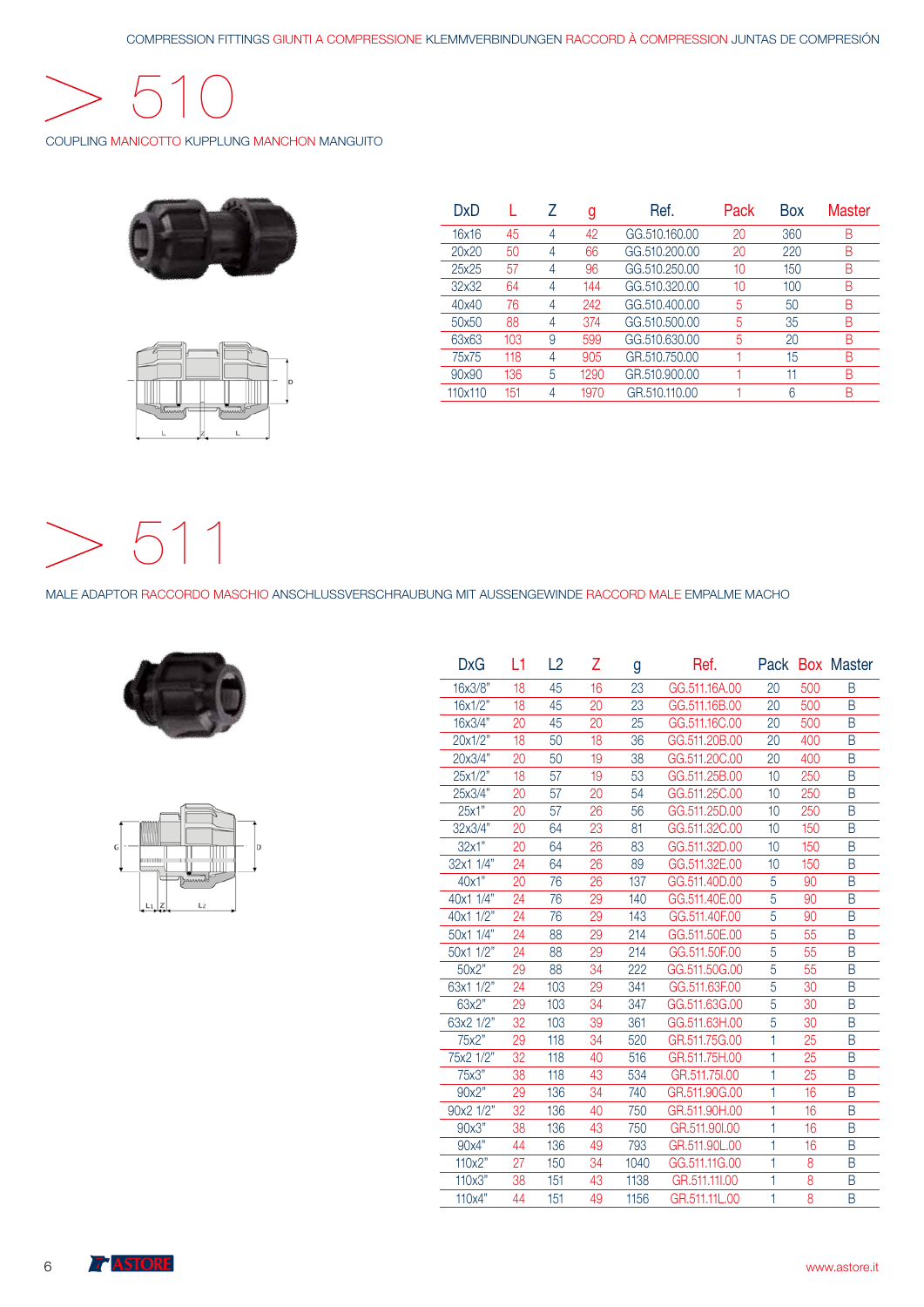# $512 <$

REDUCER COUPLING MANICOTTO RIDOTTO KUPPLUNG REDUZIERT MANCHON REDUIT MANGUITO REDUCIDO





| DxD1   | L1   | -2   | Ζ | g    | Ref.          | Pack | Box | Master |
|--------|------|------|---|------|---------------|------|-----|--------|
| 20x16  | 40,5 | 50   | 4 | 54   | GG.512.20A.00 | 20   | 260 | B      |
| 25x20  | 50   | 57   | 4 | 81   | GG.512.25B.00 | 10   | 180 | B      |
| 32x20  | 50   | 57,5 | 4 | 109  | GG.512.32B.00 | 10   | 110 | B      |
| 32x25  | 53   | 58   | 4 | 123  | GG.512.32C.00 | 10   | 110 | B      |
| 40x25  | 57   | 76   | 4 | 183  | GG.512,40C.00 | 5    | 70  | B      |
| 40x32  | 64   | 76   | 4 | 190  | GG.512.40D.00 | 5    | 70  | B      |
| 50x25  | 57   | 88   | 4 | 262  | GG.512,50C.00 | 5    | 40  | B      |
| 50x32  | 64   | 88   | 4 | 281  | GG.512.50D.00 | 5    | 40  | B      |
| 50x40  | 76   | 88   | 4 | 319  | GG.512.50E.00 | 5    | 40  | B      |
| 63x32  | 64   | 103  | 4 | 403  | GG.512.63D.00 | 5    | 25  | B      |
| 63x40  | 76   | 103  | 4 | 450  | GG.512.63E.00 | 5    | 25  | B      |
| 63x50  | 88   | 103  | 4 | 492  | GG.512.63F.00 | 5    | 20  | B      |
| 75x50  | 88   | 118  | 4 | 664  | GR.512.75F.00 |      | 15  | B      |
| 75x63  | 103  | 118  | 4 | 757  | GR.512.75G.00 |      | 15  | B      |
| 90x63  | 103  | 136  | 4 | 980  | GR.512,90G.00 |      | 12  | B      |
| 90x75  | 118  | 136  | 4 | 1123 | GR.512,90H.00 |      | 12  | B      |
| 110x75 | 118  | 151  | 4 | 1502 | GG.512.11H.00 |      | 6   | B      |
| 110x90 | 136  | 151  | 4 | 1682 | GR.512.11I.00 |      | 6   | B      |



ADAPTOR WITH NUT ADATTATORE A GHIERA ADAPTER MIT ÜBERWURFMUTTER ADAPTATEUR AVEC ÉCROU ADAPTADOR CON TUERCA



| D |  |  | G |
|---|--|--|---|
|   |  |  |   |

| DxG   | $\blacksquare$ |  | Ref.                             | Box | <b>Pack</b> Master |
|-------|----------------|--|----------------------------------|-----|--------------------|
| 25x1" |                |  | 55 13.2 30 70 GG.525.25D.00      | 200 |                    |
| 32x1" |                |  | 57  13,2  33  105  GG.525.32D.00 | 140 |                    |
|       |                |  |                                  |     |                    |

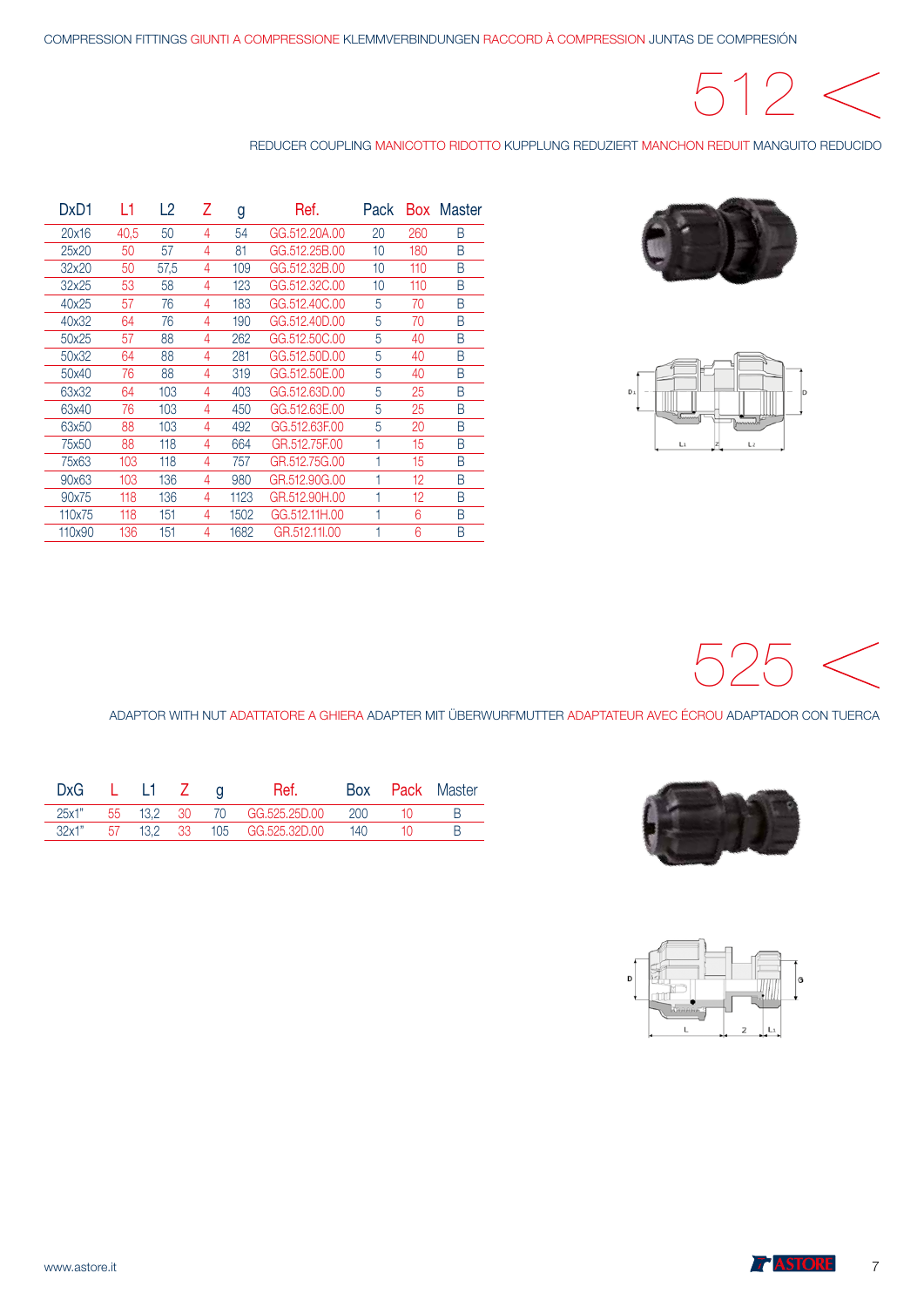601

FEMALE ADAPTOR RACCORDO FEMMINA ANSCHLUSSVERSCHRAUBUNG MIT INNENGEWINDE RACCORD FEMALE EMPALME HEMBRA





| DxG       | L  | L2  | Ζ              | Ref.<br>g |               |    |     | Pack Box Master |
|-----------|----|-----|----------------|-----------|---------------|----|-----|-----------------|
| 16x3/8"   | 19 | 45  | 4              | 26        | GG.601.16A.00 | 20 | 500 | B               |
| 16x1/2"   | 19 | 45  | 4              | 30        | GG.601.16B.00 | 20 | 500 | B               |
| 20x1/2"   | 19 | 50  | 5              | 41        | GG.601.20B.00 | 20 | 400 | B               |
| 20x3/4"   | 21 | 50  | 6              | 47        | GG.601.20C.00 | 20 | 340 | B               |
| 25x1/2"   | 19 | 57  | 3              | 54        | GG.601.25B.00 | 10 | 250 | B               |
| 25x3/4"   | 21 | 57  | 6              | 61        | GG.601.25C.00 | 10 | 250 | B               |
| 25x1"     | 21 | 57  | 8              | 68        | GG.601.25D.00 | 10 | 200 | B               |
| 32x1/2"   | 19 | 64  | 4              | 85        | GG.601.32B.00 | 10 | 150 | B               |
| 32x3/4"   | 21 | 64  | 4              | 88        | GG.601.32C.00 | 10 | 150 | B               |
| 32x1"     | 21 | 64  | 7              | 95        | GG.601.32D.00 | 10 | 150 | B               |
| 32x1 1/4" | 25 | 64  | 8              | 100       | GG.601.32E.00 | 10 | 130 | B               |
| 40x1"     | 21 | 76  | 4              | 148       | GG.601.40D.00 | 5  | 90  | B               |
| 40x1 1/4" | 25 | 76  | 4              | 155       | GG.601.40E.00 | 5  | 90  | B               |
| 40x1 1/2" | 25 | 76  | 6              | 172       | GG.601.40F.00 | 5  | 90  | B               |
| 50x1 1/4" | 25 | 88  | 4              | 231       | GG.601.50E.00 | 5  | 55  | B               |
| 50x1 1/2" | 25 | 88  | 6              | 234       | GG.601.50F.00 | 5  | 55  | B               |
| 50x2"     | 30 | 88  | 6              | 254       | GG.601.50G.00 | 5  | 55  | B               |
| 63x1 1/2" | 25 | 103 | 9              | 360       | GG.601.63F.00 | 5  | 30  | B               |
| 63x2"     | 30 | 103 | 3              | 374       | GG.601.63G.00 | 5  | 30  | B               |
| 75x2"     | 30 | 118 | $\overline{7}$ | 537       | GR.601.75G.00 | 1  | 25  | B               |
| 75x2 1/2" | 33 | 118 | 4              | 635       | GR.601.75H.00 | 1  | 25  | B               |
| 75x3"     | 39 | 118 | 6              | 580       | GR.601.75I.00 | 1  | 25  | B               |
| 90x2"     | 30 | 136 | 3              | 700       | GR.601.90G.00 | 1  | 16  | B               |
| 90x2 1/2" | 33 | 136 | 10             | 730       | GR.601.90H.00 | 1  | 16  | B               |
| 90x3"     | 39 | 136 | 10             | 932       | GR.601.90I.00 | 1  | 16  | B               |
| 110x3"    | 39 | 151 | 10             | 1316      | GG.601.11I.00 | 1  | 8   | B               |
| 110x4"    | 45 | 151 | 10             | 1390      | GR.601.11L.00 | 1  | 8   | B               |



PLUG TAPPO BLINDVERSCHRAUBUNG BOUCHON FEMELLE TAPÓN





|     |     | g    | Ref.          | Pack | Box | Master |
|-----|-----|------|---------------|------|-----|--------|
| 16  | 45  | 29   | GG.521,160.00 | 20   | 500 | Β      |
| 20  | 50  | 40   | GG.521.200.00 | 20   | 400 | B      |
| 25  | 57  | 55   | GG.521.250.00 | 10   | 250 | Β      |
| 32  | 64  | 86   | GG.521.320.00 | 10   | 150 | Β      |
| 40  | 76  | 152  | GG.521.400.00 | 5    | 90  | B      |
| 50  | 88  | 230  | GG.521.500.00 | 5    | 60  | B      |
| 63  | 103 | 348  | GG.521.630.00 | 5    | 30  | Β      |
| 75  | 118 | 452  | GR.521.750.00 |      | 28  | B      |
| 90  | 136 | 750  | GR.521.900.00 |      | 22  | B      |
| 110 | 151 | 1031 | GR.521.110.00 |      | 8   | R      |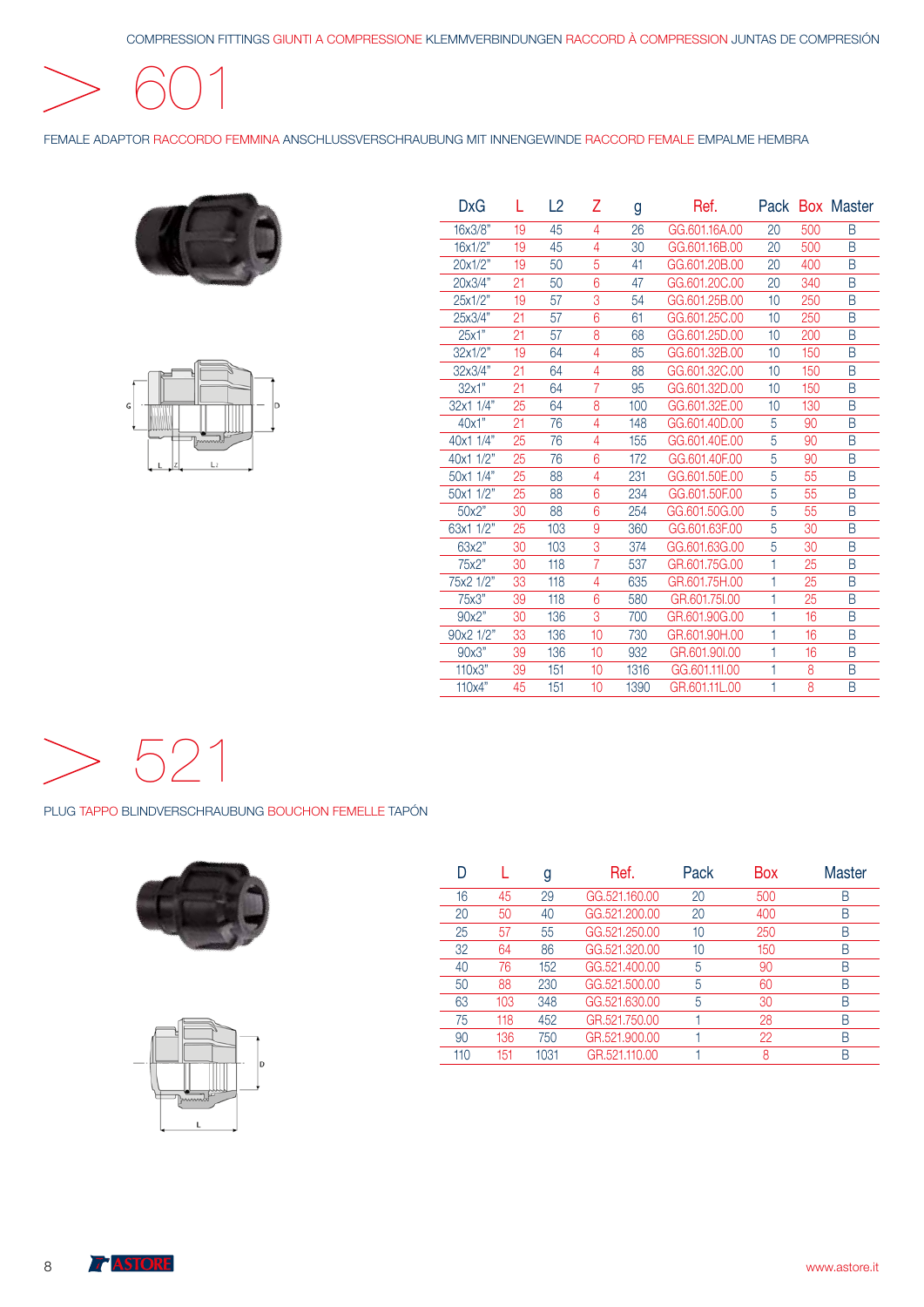# 513

#### ELBOW GOMITO WINKEL COUDE CODO



| z<br>ι |   |
|--------|---|
|        |   |
|        | D |
|        |   |
|        |   |
|        |   |

| DxD     |     |    | g    | Ref.          | Pack | <b>Box</b> | Master |
|---------|-----|----|------|---------------|------|------------|--------|
| 16x16   | 45  | 11 | 45   | GG.513.160.00 | 20   | 360        | В      |
| 20x20   | 50  | 13 | 70   | GG.513,200.00 | 20   | 200        | В      |
| 25x25   | 57  | 15 | 105  | GG.513.250.00 | 10   | 150        | В      |
| 32x32   | 64  | 19 | 161  | GG.513.320.00 | 10   | 80         | Β      |
| 40x40   | 76  | 23 | 269  | GG.513.400.00 | 5    | 50         | B      |
| 50x50   | 88  | 28 | 415  | GG.513.500.00 | 5    | 30         | В      |
| 63x63   | 103 | 35 | 656  | GG.513.630.00 | 5    | 15         | B      |
| 75x75   | 118 | 41 | 994  | GR.513.750.00 |      | 11         | В      |
| 90x90   | 136 | 49 | 1450 | GR.513,900.00 |      | 8          | В      |
| 110x110 | 151 | 60 | 2193 | GR.513.110.00 |      | 4          | R      |



ELBOW MALE THREADED GOMITO FILETTATO MASCHIO WINKEL MIT AUSSENGEWINDE COUDE TARAUDE CODO FILETADO MACHO

| DxG       | L1  | L2 | 7  | Ζ1  | g    | Ret.          |    |     | Pack Box Master |
|-----------|-----|----|----|-----|------|---------------|----|-----|-----------------|
| 16x1/2"   | 45  | 18 | 11 | 40  | 29   | GG.519.16B.00 | 20 | 400 | B               |
| 20x1/2"   | 50  | 18 | 13 | 46  | 50   | GG.519.20B.00 | 20 | 260 | B               |
| 20x3/4"   | 50  | 20 | 13 | 46  | 50   | GG.519.20C.00 | 20 | 260 | B               |
| 25x1/2"   | 57  | 20 | 15 | 52  | 75   | GG.519.25B.00 | 10 | 180 | B               |
| 25x3/4"   | 57  | 20 | 15 | 52  | 75   | GG.519.25C.00 | 10 | 180 | B               |
| 25x1"     | 57  | 20 | 15 | 52  | 75   | GG.519.25D.00 | 10 | 180 | B               |
| 32x1"     | 64  | 20 | 19 | 61  | 120  | GG.519.32D.00 | 10 | 110 | B               |
| 32x1 1/4" | 64  | 24 | 19 | 61  | 120  | GG.519.32E.00 | 10 | 110 | B               |
| 40x1 1/4" | 76  | 24 | 23 | 69  | 198  | GG.519.40E.00 | 5  | 60  | B               |
| 40x1 1/2" | 76  | 24 | 23 | 69  | 198  | GG.519.40F.00 | 5  | 60  | B               |
| 50x1 1/2" | 88  | 24 | 28 | 82  | 305  | GG.519.50F.00 | 5  | 35  | B               |
| 50x2"     | 88  | 29 | 28 | 82  | 305  | GG.519.50G.00 | 5  | 35  | B               |
| 63x2"     | 103 | 29 | 35 | 96  | 480  | GG.519.63G.00 | 5  | 20  | B               |
| 63x2 1/2" | 103 | 32 | 35 | 96  | 480  | GG.519.63H.00 | 5  | 20  | B               |
| 75x2 1/2" | 118 | 32 | 41 | 111 | 709  | GR.519.75H.00 | 1  | 14  | B               |
| 75x3"     | 118 | 38 | 41 | 111 | 709  | GR.519.751.00 |    | 14  | B               |
| 90x3"     | 136 | 38 | 49 | 128 | 1031 | GR.519.90I.00 | 1  | 10  | B               |
| 110x4"    | 153 | 44 | 58 | 143 | 1549 | GR.519.11L.00 |    | 5   | B               |





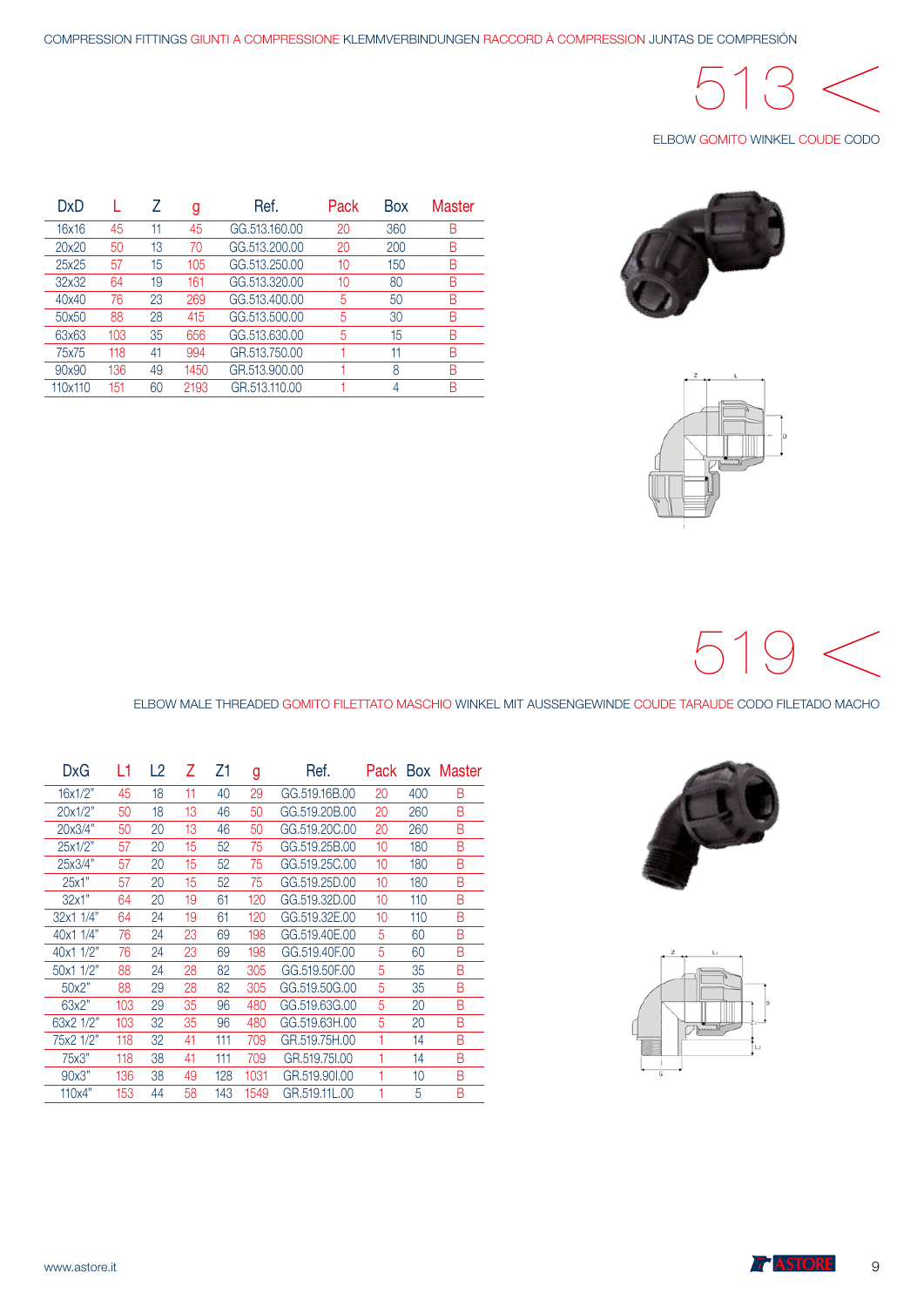518

ELBOW FEMALE THREADED GOMITO FILETTATO FEMMINA WINKEL MIT INNENGEWINDE COUDE TARAUDE CODO FILETADO HEMBRA





| DxG       | L1  | L2 | Ζ  | Ζ1  | g    | Ref.          |    |     | Pack Box Master |
|-----------|-----|----|----|-----|------|---------------|----|-----|-----------------|
| 16x3/8"   | 45  | 19 | 11 | 25  | 32   | GG.518.16A.00 | 20 | 400 | B               |
| 16x1/2"   | 45  | 19 | 11 | 28  | 32   | GG.518.16B.00 | 20 | 400 | B               |
| 20x1/2"   | 50  | 19 | 13 | 28  | 51   | GG.518.20B.00 | 20 | 260 | B               |
| 20x3/4"   | 57  | 20 | 13 | 28  | 51   | GG.518.20C.00 | 20 | 260 | B               |
| 25x1/2"   | 57  | 19 | 13 | 28  | 75   | GG.518.25B.00 | 10 | 180 | B               |
| 25x3/4"   | 57  | 21 | 15 | 31  | 77   | GG.518.25C.00 | 10 | 180 | B               |
| 25x1"     | 57  | 21 | 15 | 31  | 77   | GG.518.25D.00 | 10 | 160 | B               |
| 32x1/2"   | 64  | 19 | 19 | 40  | 122  | GG.518.32B.00 | 10 | 110 | B               |
| 32x3/4"   | 64  | 21 | 19 | 40  | 122  | GG.518.32C.00 | 10 | 110 | B               |
| 32x1"     | 64  | 21 | 19 | 40  | 122  | GG.518.32D.00 | 10 | 110 | B               |
| 32x1 1/4" | 64  | 25 | 19 | 40  | 122  | GG.518.32E.00 | 10 | 90  | B               |
| 40x1 1/4" | 76  | 25 | 23 | 44  | 198  | GG.518.40E.00 | 5  | 60  | B               |
| 40x1 1/2" | 76  | 25 | 23 | 51  | 198  | GG.518.40F.00 | 5  | 60  | B               |
| 50x1 1/2" | 88  | 25 | 28 | 55  | 316  | GG.518.50F.00 | 5  | 35  | B               |
| 50x2"     | 88  | 30 | 28 | 55  | 316  | GG.518.50G.00 | 5  | 35  | B               |
| 63x2"     | 103 | 30 | 35 | 63  | 582  | GG.518.63G.00 | 5  | 20  | B               |
| 63x2 1/2" | 103 | 33 | 35 | 78  | 499  | GG.518.63H.00 | 5  | 20  | B               |
| 75x2 1/2" | 118 | 33 | 41 | 73  | 810  | GR.518.75H.00 | 1  | 14  | B               |
| 75x3"     | 118 | 39 | 41 | 73  | 810  | GR.518.75I.00 | 1  | 14  | B               |
| 90x3"     | 136 | 39 | 49 | 87  | 1213 | GR.518,90I.00 | 1  | 10  | B               |
| 110x4"    | 151 | 45 | 60 | 103 | 1767 | GR.518.11L.00 | 1  | 5   | B               |
|           |     |    |    |     |      |               |    |     |                 |

 $> 514$ 

TEE RACCORDO A T T STÜCK TÉ 90° T





| <b>DxDxD</b> |     | 7   | 71 | g    | Ref.          | Pack | <b>Box</b> | Master |
|--------------|-----|-----|----|------|---------------|------|------------|--------|
| 16x16x16     | 45  | 22  | 11 | 66   | GG.514.160.00 | 20   | 220        | В      |
| 20x20x20     | 50  | 26  | 13 | 101  | GG.514,200.00 | 20   | 120        | В      |
| 20x25x20     | 53  | 26  | 13 | 115  | GG.514.20C.00 | 10   | 120        | В      |
| 25x25x25     | 57  | 30  | 15 | 151  | GG.514.250.00 | 10   | 90         | В      |
| 25x32x25     | 54  | 30  | 15 | 190  | GG.514.25D.00 | 10   | 90         | В      |
| 32x32x32     | 64  | 38  | 19 | 236  | GG.514.320.00 | 10   | 50         | R      |
| 40x40x40     | 76  | 46  | 23 | 390  | GG.514.400.00 | 5    | 30         | В      |
| 50x50x50     | 88  | 56  | 28 | 598  | GG.514,500.00 | 5    | 20         | В      |
| 63x63x63     | 103 | 70  | 35 | 944  | GG.514.630.00 | 4    | 12         | B      |
| 75x75x75     | 118 | 82  | 41 | 1427 | GR.514.750.00 | 1    | 7          | B      |
| 90x90x90     | 136 | 98  | 49 | 2113 | GR.514.900.00 |      | 5          | В      |
| 110x110x110  | 151 | 120 | 60 | 3191 | GR.514.110.00 |      | 3          | B      |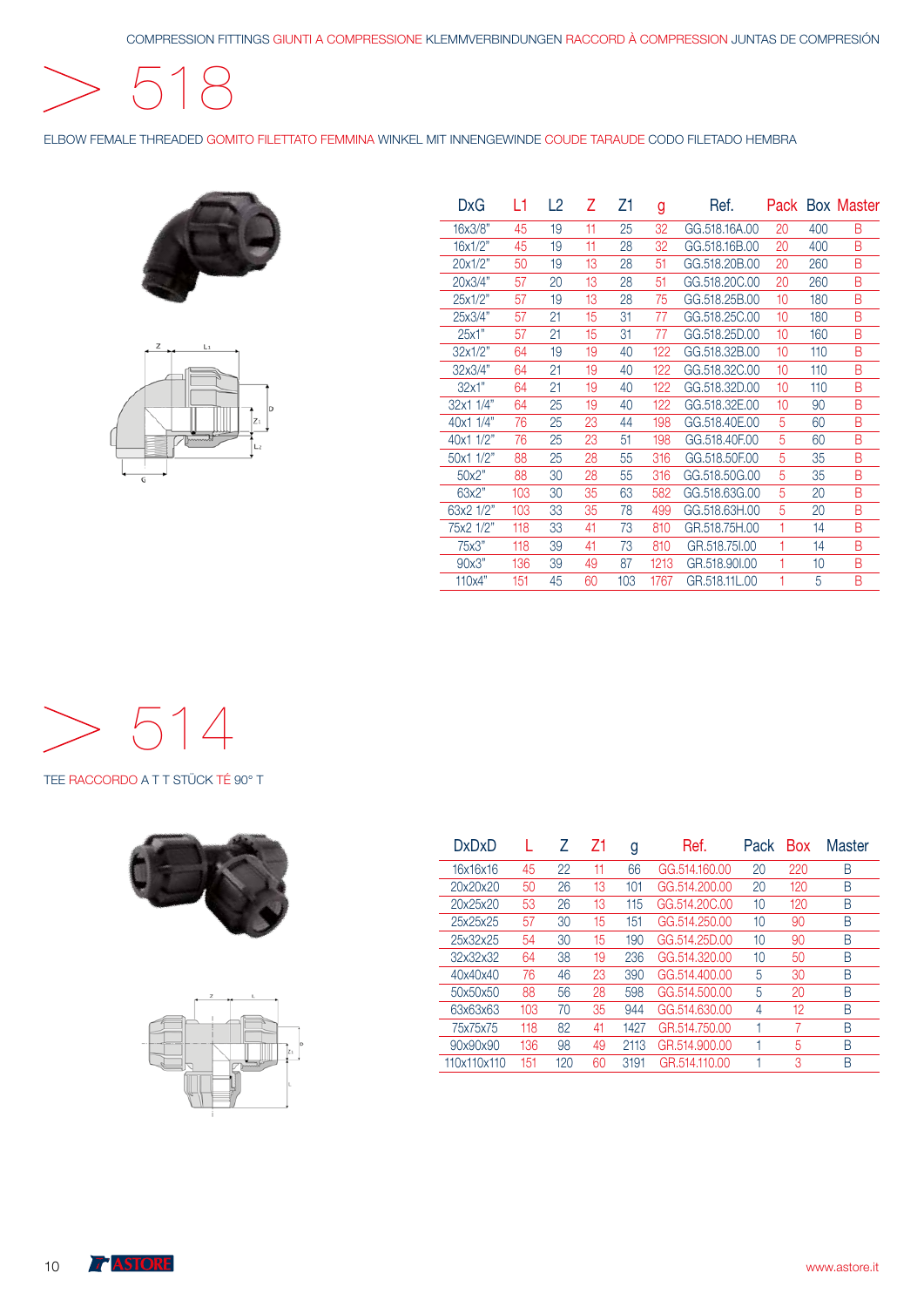# $\bigcap$

#### TEE MALE THREADED T FILETTATO MASCHIO T STÜCK MIT AUSSENGEWINDE TÉ FILETE T FILETADO MACHO





| DxGxD        |     | L2 |     | Ζ1  | g    | Ref.          | Pack |     | <b>Box Master</b> |
|--------------|-----|----|-----|-----|------|---------------|------|-----|-------------------|
| 16x1/2"x16   | 45  | 18 | 22  | 40  | 52   | GG.516.16B.00 | 20   | 240 | B                 |
| 20x1/2"x20   | 50  | 18 | 26  | 46  | 82   | GG.516.20B.00 | 20   | 140 | B                 |
| 20x3/4"x20   | 50  | 20 | 26  | 46  | 82   | GG.516,20C.00 | 20   | 140 | B                 |
| 25x3/4"x25   | 57  | 20 | 30  | 52  | 122  | GG.516,25C.00 | 10   | 100 | B                 |
| 25x1"x25     | 57  | 20 | 30  | 52  | 122  | GG.516.25D.00 | 10   | 100 | B                 |
| 32x1"x32     | 64  | 20 | 38  | 61  | 190  | GG.516.32D.00 | 10   | 60  | B                 |
| 32x1 1/4"x32 | 64  | 24 | 38  | 61  | 190  | GG.516.32E.00 | 10   | 60  | B                 |
| 40x1 1/4"x40 | 76  | 24 | 46  | 69  | 322  | GG.516.40E.00 | 5    | 30  | B                 |
| 40x1 1/2"x40 | 76  | 24 | 46  | 69  | 322  | GG.516.40F.00 | 5    | 30  | B                 |
| 50x1 1/2"x50 | 88  | 24 | 56  | 82  | 490  | GG.516.50F.00 | 5    | 20  | B                 |
| 50x2"x50     | 88  | 29 | 56  | 82  | 490  | GG.516.50G.00 | 5    | 20  | B                 |
| 63x2"x63     | 103 | 29 | 70  | 96  | 775  | GG.516.63G.00 | 4    | 12  | B                 |
| 63x2 1/2"x63 | 103 | 32 | 70  | 96  | 775  | GG.516.63H.00 | 4    | 12  | B                 |
| 75x2 1/2"x75 | 118 | 32 | 82  | 111 | 790  | GR.516.75H.00 | 1    | 10  | В                 |
| 90x3"x90     | 125 | 38 | 97  | 122 | 1800 | GR.516,901.00 |      | 6   | B                 |
| 110x4"x110   | 144 | 44 | 119 | 143 | 2523 | GR.516.11L.00 |      | 3   | В                 |

 $515 <$ 

#### TEE FEMALE THREADED T FILETTATO FEMMINA T STÜCK MIT INNENGEWINDE TÉ TARAUDÉ T FILETADO HEMBRA

| DxG          | L1  | L <sub>2</sub> | Ζ   | Ζ1  | g    | Ref.          |    |     | Pack Box Master |
|--------------|-----|----------------|-----|-----|------|---------------|----|-----|-----------------|
| 16x3/8"x16   | 45  | 19             | 22  | 25  | 55   | GG.515.16A.00 | 20 | 240 | В               |
| 16x1/2"x16   | 45  | 19             | 22  | 19  | 48   | GG.515.16B.00 | 20 | 240 | B               |
| 20x1/2"x20   | 50  | 19             | 26  | 27  | 85   | GG.515.20B.00 | 20 | 140 | B               |
| 20x3/4"x20   | 50  | 19             | 26  | 27  | 85   | GG.515.20C.00 | 20 | 140 | B               |
| 25x1/2"x25   | 57  | 19             | 30  | 31  | 127  | GG.515.25B.00 | 10 | 100 | B               |
| 25x3/4"x25   | 57  | 21             | 30  | 31  | 127  | GG.515,25C.00 | 10 | 100 | B               |
| 25x1"x25     | 57  | 21             | 30  | 35  | 127  | GG.515.25D.00 | 10 | 100 | B               |
| 32x1/2"x32   | 64  | 19             | 38  | 40  | 195  | GG.515.32B.00 | 10 | 60  | B               |
| 32x3/4"x32   | 64  | 21             | 38  | 40  | 195  | GG.515.32C.00 | 10 | 60  | B               |
| 32x1"x32     | 64  | 21             | 38  | 40  | 195  | GG.515.32D.00 | 10 | 60  | B               |
| 32x1 1/4"x32 | 64  | 25             | 38  | 40  | 195  | GG.515.32E.00 | 10 | 50  | B               |
| 40x1"x40     | 76  | 21             | 46  | 44  | 322  | GG.515,40D.00 | 5  | 30  | B               |
| 40x1 1/4"x40 | 76  | 25             | 46  | 44  | 322  | GG.515.40E.00 | 5  | 30  | B               |
| 40x1 1/2"x40 | 76  | 25             | 46  | 50  | 322  | GG.515.40F.00 | 5  | 30  | B               |
| 50x1 1/2"x50 | 88  | 25             | 56  | 55  | 510  | GG.515.50F.00 | 5  | 20  | B               |
| 50x2"x50     | 88  | 25             | 56  | 55  | 510  | GG.515.50G.00 | 5  | 20  | B               |
| 63x2"x63     | 103 | 30             | 70  | 64  | 801  | GG.515.63G.00 | 4  | 12  | B               |
| 63x2 1/2"x63 | 103 | 33             | 70  | 64  | 801  | GG.515.63H.00 | 4  | 12  | B               |
| 75x2 1/2"x75 | 118 | 33             | 82  | 75  | 1270 | GR.515.75H.00 | 1  | 10  | B               |
| 90x3"x90     | 136 | 36             | 98  | 87  | 1882 | GR.515.90I.00 | 1  | 6   | B               |
| 110x4"x110   | 151 | 40             | 120 | 103 | 2780 | GR.515.11L.00 | 1  | 3   | B               |



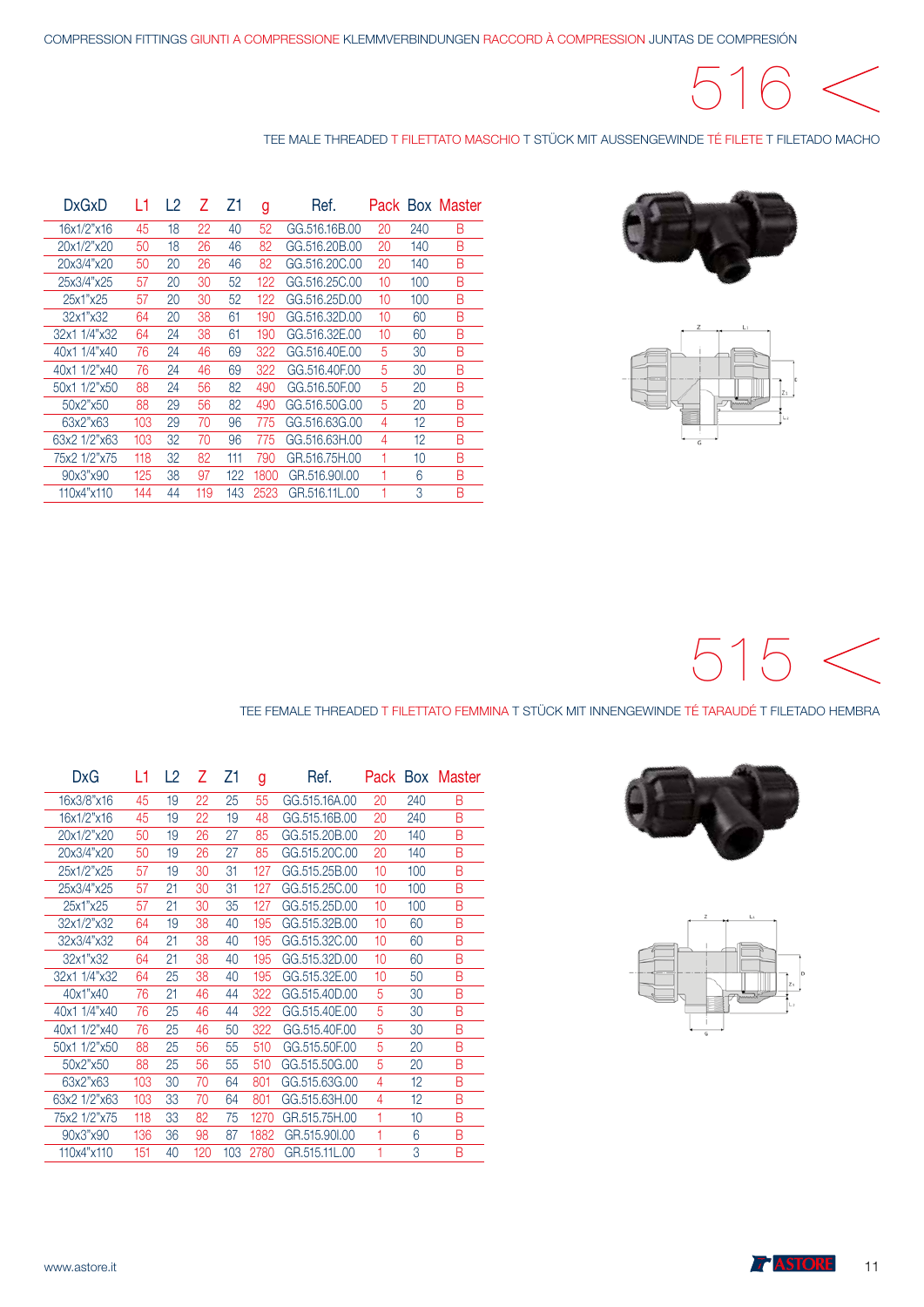COMPRESSION FITTINGS GIUNTI A COMPRESSIONE KLEMMVERBINDUNGEN RACCORD À COMPRESSION JUNTAS DE COMPRESIÓN

520

FLANGE ADAPTOR RACCORDO FLANGIATO ANSCHLUSSVERSCHRAUBUNG MIT FLANSCHANSCHLUSS JOINT A BRIDE EMPALME CON ARANDELA





| <b>DxDN</b> |     | D1  |     | D <sub>2</sub> n°Drill | a     | Ref.          |    | Pack Box Master |
|-------------|-----|-----|-----|------------------------|-------|---------------|----|-----------------|
| 50x1 1/2"   | 86  | 110 | 150 |                        | 1033. | GG.520.50E.00 | 12 |                 |
| 63x2"       | 98  | 125 | 163 | 4                      | 1217  | GG.520.63G.00 | 10 |                 |
| 75x2 1/2"   | 118 | 145 | 185 | 4                      | 1843. | GR.520.75H.00 | 5  |                 |
| 75x3"       | 118 | 160 | 200 | 8                      | 2516  | GR.520.751.00 | 5  |                 |
| 90x3"       | 136 | 160 | 200 | 8                      |       | GR.520,901.00 | 3  |                 |
| 90x4"       | 136 | 180 | 220 | 8                      | 3190  | GR.520.90L.00 | 3  |                 |
| 110x4"      | 151 | 180 | 220 | 8                      | 2635  | GR.520.11L.00 | 2  |                 |



#### REDUCING TEE TI RIDOTTO T REDUZIERT TÉ REDUIT T REDUCIDO





| DxD1xD   |      |    |    |    | α   | Ref.          | <b>Box</b> | Master |
|----------|------|----|----|----|-----|---------------|------------|--------|
| 25x20x25 | 51.5 | 47 | 30 | 14 | 132 | GG.523.25B.00 | 100        | B      |
| 32x25x32 | 57.5 | 51 | 32 | 19 | 207 | GG.523.32C.00 | 60         | В      |
| 40x32x40 | 83   | 75 | 40 |    | 340 | GG.523.40D.00 | 40         | B      |
| 50x40x50 | 100  | 90 | 44 | 23 | 580 | GG.523.50E.00 | 20         | B      |
| 63x50x63 | 95   | 85 | 66 | 33 | 950 | GG 523 63E00  | 12         | B      |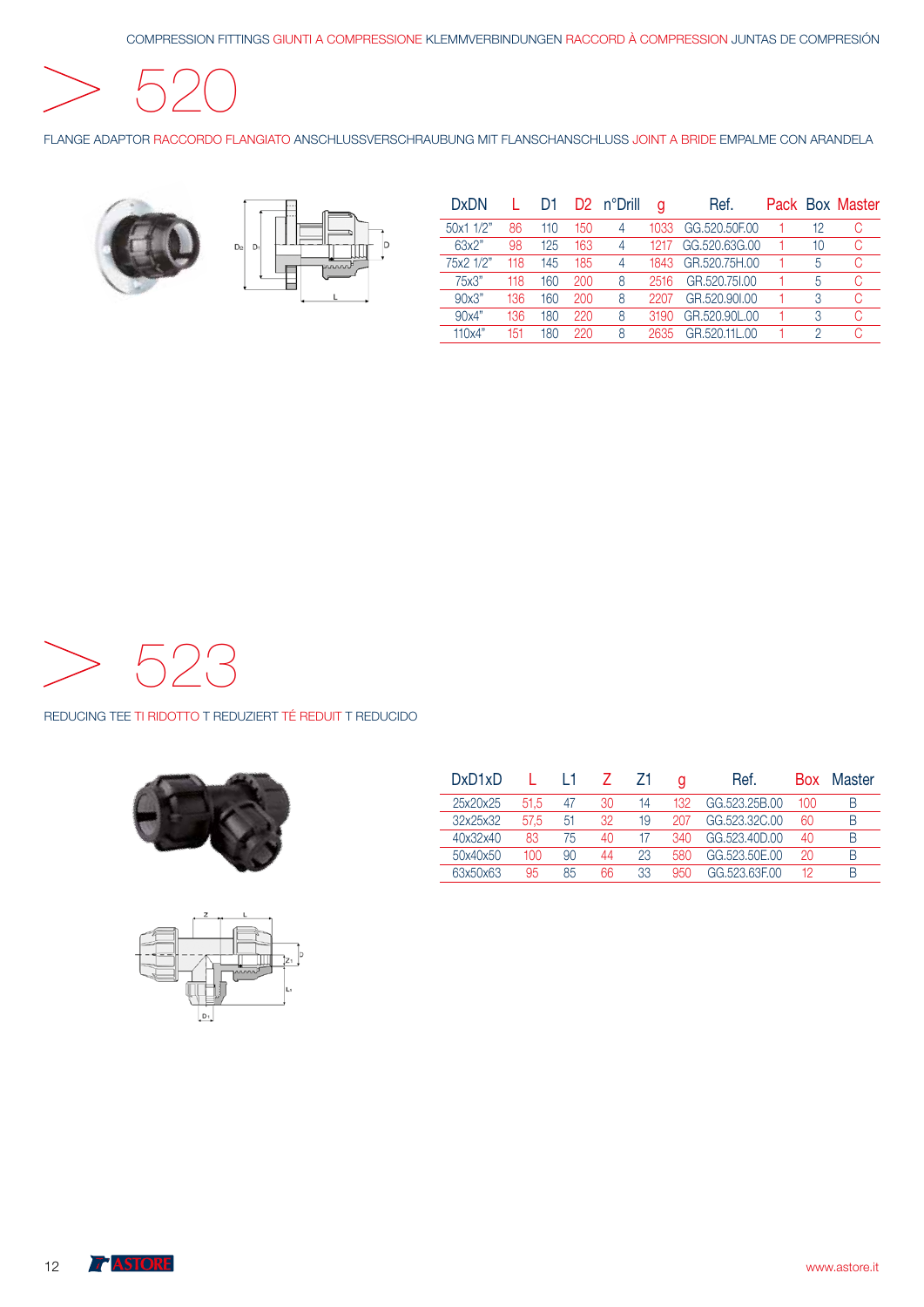

WALLBRACKETS ATTACCO A MURO WANDSCHEIBE APPLIQUE MURALE CODO GRIFO



| DxG $L L1 L2 Z A B q$ |  |  |  | Ref                                                  |  | Pack Box Master |
|-----------------------|--|--|--|------------------------------------------------------|--|-----------------|
|                       |  |  |  | 25x3/4" 83.5 57 21 14 6 62 76 GG.524.25C.00 10 150 B |  |                 |



TIGHTENING KEY CHIAVE DI SERRAGGIO SCHLÜSSEL CLE DE SERRAGE LLAVE



| $40 \div 63$ | MAGNUMGRI040063 |     |
|--------------|-----------------|-----|
| 75∸110       | MAGNUMGRI075110 | 000 |

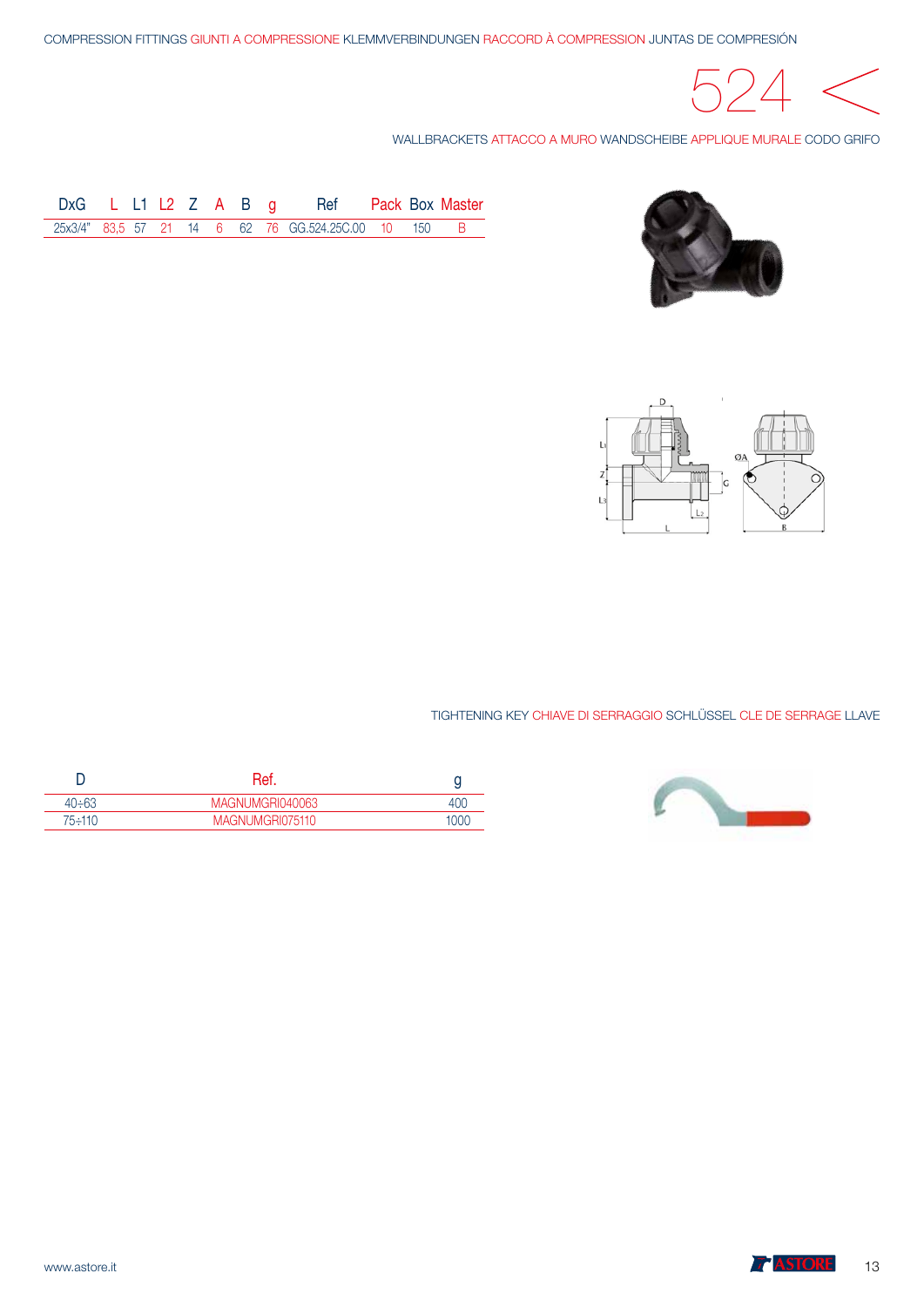- 1. Cut the pipe at 90 ° to its axis using a pipe cutter (figure 1).
- 2. Any burrs and chips resulting from the cutting must be removed. A small chamfering at the end of the pipe will make the assembly easier.
- 3. Loosen the joint ring nut to the last thread engaged (the fitting doesn't need to be dismounted).
- 4. Insert the pipe joint ring into the fitting to the beat and tightly screw the ring nut (figure 2 and 3).

## $\geq$  INSTALLATION D 16÷40  $\geq$  INSTALLATION D 16÷40

- 1. Couper le tube à 90° par rapport à son axe, en utilisant un coupe-tube ( figure 1).
- 2. Les éventuels bavures et copeaux formés suite à la découpe du tube doivent être enlevés. La réalisation d'un petit chanfrein à l'extrémité du tube facilitera l'assemblage.
- 3. Desserrer la bague du joint jusqu'à libérer le dernier filet (il ne faut pas démonter le joint).
- 4. Insérer le tube dans le joint jusqu'à la rainure et visser la bague à fond (figure 2-3).

## INSTALLAZIONE D 16÷40

- 1. Tagliare il tubo a 90° rispetto al suo asse facendo uso di un tagliatubi (figura 1).
- 2. Eventuali bave e trucioli conseguenti al taglio devono essere rimossi dal tubo. L'esecuzione di un piccolo smusso all'estremità del tubo faciliterà l'assiemaggio.
- 3. Allentare la ghiera del giunto sino all'ultimo filetto in presa (non occorre smontare il giunto).
- 4. Inserire il tubo nel giunto sino a battuta (figura 2) e avvitare la ghiera a fondo (figura 3).

### INSTALACIÓN D 16÷40

- 1. Cortar el tubo a 90° respecto a su eje, utilizando un corta tubos (figura 1).
- 2. Eliminar del tubo las posibles rebabas y virutas que haya producido el corte. Biselando ligeramente el extremo del tubo se facilitará su empalme.
- 3. Aflojar la anilla de unión hasta que un solo paso de rosca mantenga la unión (no es necesario deshacer el empalme).
- 4. Introducir el tubo en el empalme hasta el tope (figura 2).
- 5. Enroscar hasta el tope la anilla. Hasta el D 32, el apriete de la anilla puede efectuarse manualmente; para el D 40 se recomienda utilizar una llave apropiada (figura 3).

### INSTALLATION D 16÷40

- 1. Das Rohr bei 90°zu seiner Achse mit Hilfe eines Rohrschneiders abschneiden (Abbildung 1).
- 2. Eventuelle entstandene Grate und Splitter durch den Schnitt entfernen. Eine kleine Abschrägung am Ende des Rohres macht die Montage leichter.
- 3. Die Überwurfmutter des Verbindungsstücks bis zur letzten greifenden Windung lösen (die Verbindung nicht vollständig ausbauen).
- 4. Das Rohr bis zum Anschlag in das Verbindungsstück einsetzen (Abbildung 2).
- 5. Die Überwurfmutter wieder fest anziehen (Abbildung 3).







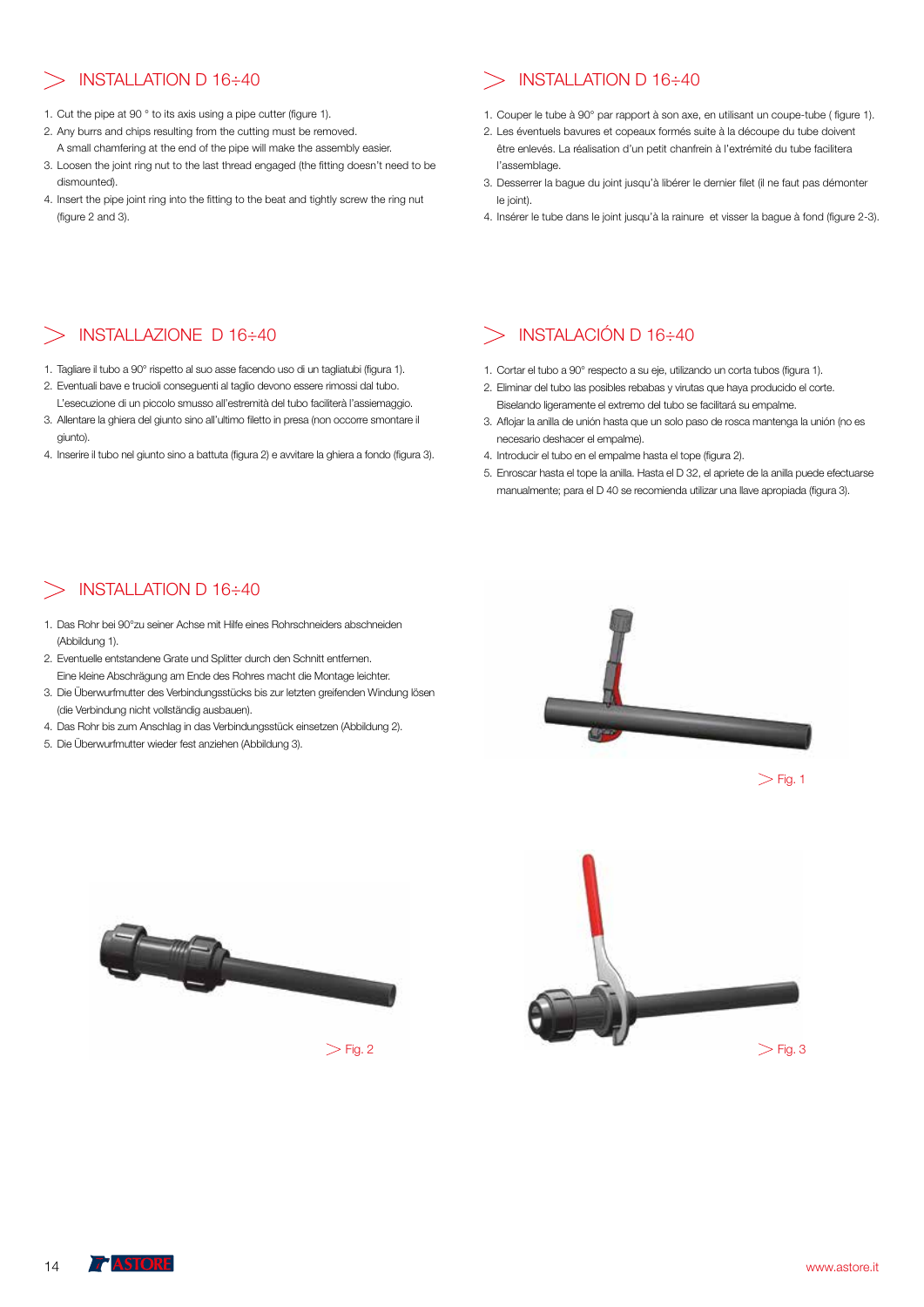## INSTALLATION D 50÷63

- 1. Cut the pipe at 90 ° to its axis using a pipe cutter (figure 1).
- 2. Any burrs and chips resulting from the cutting must be removed.
- 3. Insert on the pipe these items in the following order: the ring nut, the clinching ring and put the o'ring onto the pipe inlet. Before carrying out this operation, lubricate the pipe and the seal to ease the insertion (figure 1).
- 4. Insert the fitting body until the seal beats in the body (figure 2).
- 5. Tightly screw the ring nut with the proper spanner (figure 3).

# > INSTALLAZIONE D 50÷63

- 1. Tagliare il tubo a 90° rispetto al suo asse facendo uso di un tagliatubi.
- 2. Eventuali bave e trucioli conseguenti al taglio devono essere rimossi dal tubo.
- 3. Inserire sul tubo nell'ordine: la ghiera, l'anello di graffaggio, e porre la guarnizione o'ring sulla bocca del tubo. Prima di tale operazione lubrificare il tubo e la guarnizione per agevolarne l'inserimento (figura 1).
- 4. Inserire il corpo del giunto fino a che la guarnizione sia a battuta nel corpo stesso (figura 2).
- 5. Avvitare la ghiera a fondo con l'ausilio di chiave di serraggio appropriata.

# > INSTALLATION D 50÷63

- 1. Das Rohr bei 90°zu seiner Achse mit Hilfe eines Rohrschneiders abschneiden.
- 2. Eventuelle entstandene Grate und Splitter durch den Schnitt entfernen.
- 3. Das Rohr in der folgenden Reihenfolge einsetzen: die Überwurfmutter, Klemmring und die O-Ring-Dichtung auf die Rohröffnung setzen. Bevor dieser Operation das Rohr und die Dichtung schmieren, um das Einsetzen zu er-leichtern (Abbildung 1).
- 4. Den Körper des Verbindungsstücks einsetzen bis die Dichtung im Körper selbst anschlägt (Abbildung 2).
- 5. Die Überwurfmutter mit Hilfe eines geeigneten Schraubenschlüssels fest anziehen. (Abbildung 3).

# INSTALLATION D 50÷63

- 1. Couper le tube à 90° par rapport à son axe, en utilisant un coupe-tube.
- 2. Les éventuels bavures et copeaux formés suite à la découpe du tube doivent être enlevés.
- 3. Insérer dans l'ordre sur le tube: la bague, l'anneau de serrage, et poser la garniture o'ring sur l'embout du tube. Avant cette opération, lubrifier le tube et le joint pour faciliter l'insertion figure 1).
- 4. Insérer le corps du joint jusqu'à ce que la garniture soit dans la rainure du corps même figure 2).
- 5. Visser la bague à fond à l'aide de la clé de serrage appropriée (figure 3).

# INSTALACIÓN D 50÷63

- 1. Cortar el tubo a 90° respecto a su eje, utilizando un corta tubos.
- 2. Eliminar del tubo las posibles rebabas y virutas que haya producido el corte.
- 3. Introducir en el tubo, por este orden: la anilla, el anillo de apriete, el casquillo de empuje (para D 75 y D 90) y poner la junta o' ring en la boca del tubo. Antes de esta operación, para D 75 y D 90 lubricar todo el tubo y la junta para facilitar la introducción (figura 1).
- 4. Introducir el cuerpo del empalme hasta que la junta toque el tope del cuerpo (figura 2).
- 5. Deslizar el casquillo y el anillo de apriete por el tubo (figura 3).
- 6. Enroscar hasta el tope la anilla, con la ayuda de una llave de apriete apropiada.



# INSTALLATION D 75÷110

- 1. Cut the pipe at 90 ° to its axis using a pipe cutter.
- 2. Any burrs and chips resulting from the cutting must be removed (figure 4).
- 3. Insert on the pipe these items in the following order: the ring nut, the presser bush, the o-ring and the fitting body. Before carrying out this operation, lubricate both the pipe and the seal to ease the insertion (figure 5).
- 4. Tightly screw the ring nut to allow the introduction of the seal until it beats in the body. Unscrew the ring nut, open the clinching ring and insert it into the pipe (figure 6).
- 5. Tightly screw the ring nut with the proper spanner.

# INSTALLAZIONE D 75÷110

- 1. Tagliare il tubo a 90° rispetto al suo asse facendo uso di tagliatubi.
- 2. Inserire il tubo nell'ordine: la ghiera, la bussola di spinta, la guarnizione ed il corpo del giunto. Prima di tale operazione, lubrificare sia il tubo che la guarnizione per agevolarne l'inserimento (figura 4).
- 3. Serrare a fondo la ghiera per permettere l'introduzione della guarnizione fino alla battuta del corpo (figura 5).
- 4. Svitare la ghiera, aprire l'anello di graffaggio e inserirlo nel tubo, serrare nuovamente la ghiera a fondo con l'aiuto di chiave di serraggio appropriata (figura 6).

# $>$  INSTALLATION D 75 $\div$ 110

- 1. Das Rohr bei 90°zu seiner Achse mit Hilfe eines Rohrschneiders abschneiden.
- 2. Eventuelle entstandene Grate und Splitter durch den Schnitt entfernen. Überwurfmutter , Druckhülse, Dichtung und Körper des Verbindungsstücks in das Rohr in dieser folgenden Reihenfolge einsetzen. Bevor dieser Operation, sowohl den Schlauch als auch die Dichtung schmieren, um das Einsetzen zu erleichtern. (Abbildung 4).
- 3. Die Überwurfmutter fest anziehen, um die Dichtung bis zum Anschlag des Körpers einsetzen zu können. (Abbildung 5).
- 4. Die Überwurfmutter lösen, den Klemmring öffnen und in das Rohr einsetzen. (Abbildung 6).
- 5. Dann die Überwurfmutter mit Hilfe eines geeigneten Schraubenschlüssels wieder fest anziehen.

# $>$  INSTALLATION D 75 $\div$ 110

- 1. Couper le tube à 90° par rapport à son axe en utilisant un coupe-tube.
- 2. Insérer dans l'ordre: la bague, la douille de poussée, la garniture et le corps du joint. Avant cette opération, lubrifier le tube et la garniture pour faciliter l'insertion (figure 4).
- 3. Serrer à fond la douille pour permettre d'introduire la garniture jusqu'à la rainure du corps (figure 5).
- 4. Dévisser la douille, ouvrir l'anneau de serrage et l'insérer dans le tube (figure 6).
- 5. Serrer à nouveau la douille à fond à à l'aide de la clé de serrage appropriée.

# INSTALACIÓN D 75÷110

- 1. Cortar el tubo a 90° respecto a su eje, utilizando un corta tubos (figura 1).
- 2. Introducir en el tubo, por este orden: la anilla, el casquillo de empuje, la junta y el cuerpo del empalme. Antes de esta operación, lubricar el tubo y la junta para facilitar la introducción (figura 4).
- 3. Apretar la anilla hasta el tope para que la junta pueda entrar hasta el tope del cuerpo (figura 5).
- 4. Desenroscar la anilla, abrir el anillo de apriete e introducirlo en el tubo, apretar nuevamente hasta el tope la anilla, con la ayuda de una llave de apriete apropiada, (figura 6).